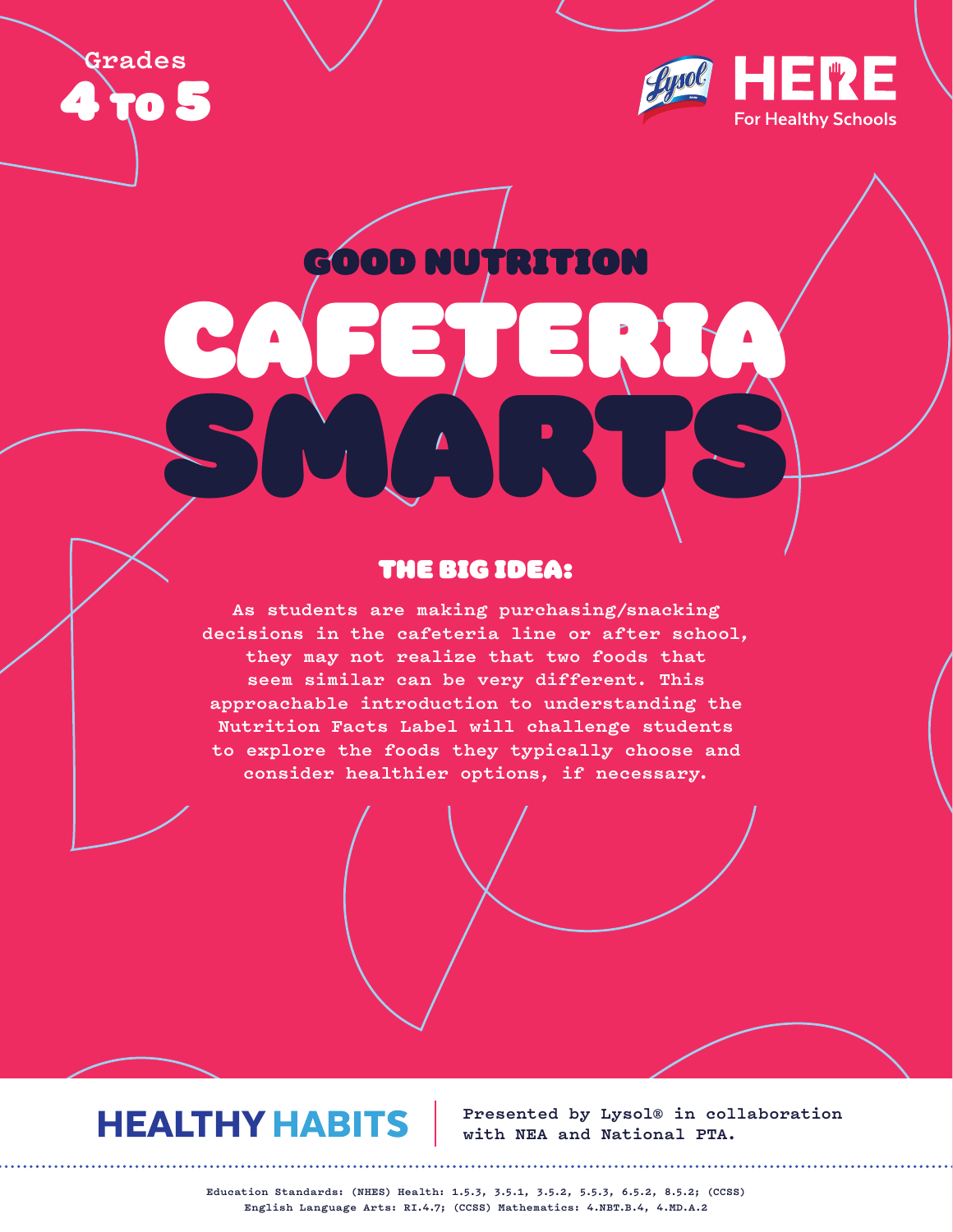

## Goals and Skills

#### Students Will:

- Analyze, compare and interpret information found on the Nutrition Facts Label
- Identify and choose healthy snack options

#### Supplies and Preparation:

- Assorted labels from packaged foods and beverages (ideally, snacks from similar categories for comparison). For example: whole and fat-free milk or dairy products, whole grain crackers and non-whole grain snack crackers, fruit in juice and fruit in syrup, water and soda, baked and fried chips. Choose some with multiple servings per container.
- Make copies of the student handout Nutrition Facts Label (see page 5)
- Poster board and art supplies

#### Background for Teacher:

The Nutrition Facts Label is based upon a 2,000 calorie diet; individual nutrition needs may vary. All information on the Nutrition Facts Label is based upon one serving of the food. Key areas of the label include:

- Serving Size: The amount of food customarily eaten at one time. Stated in common measurements, such as cups, slices, or pieces.
- Servings per Container: The total number of servings in the entire package. It's common for one package to contain more than one serving!
- Calories per Serving: The total number of calories from all nutrients in one serving of the food.
- Percent DV (% DV): Tells you how much of a specific nutrient is in one serving of a food. % DV is based on the Daily Values (DV): the levels of nutrients recommended per day for Americans four years of age and older.

Visit USDA's www.choosemyplate.gov for background on nutrition. Check out FDA's Nutrition Facts Label education site at www.fda.gov/nutritioneducation

## INSTRUCTION STEPS

1. Exploratory Questions. Start a class discussion by asking students:

- What kind of snacks do you eat?
- Who chooses snacks/foods in the cafeteria and after school?
- What is a healthy or "nutritious" snack?
- How do you know?
- Has anyone heard of the Nutrition Facts Label?

2. Discovering the Nutrition Facts Label. Invite students to bring a favorite snack or beverage to school the next day.\* Some snacks may be unpackaged (like fruit or vegetables). Have students separate and group similar snacks together (along with the ones you've supplied): fresh fruit or vegetables, crackers, chips, beverages, dairy, etc.

\*Remember: if you have students with food allergies, e.g., peanuts, remind students to avoid bringing those foods to class.

Explain that fruits and vegetables are packed with nutrients that we can't see, but for the foods that are packaged, we can evaluate the nutritional information by looking at the Nutrition Facts Label. Ask students if they can find the Nutrition Facts Label on the foods in packages.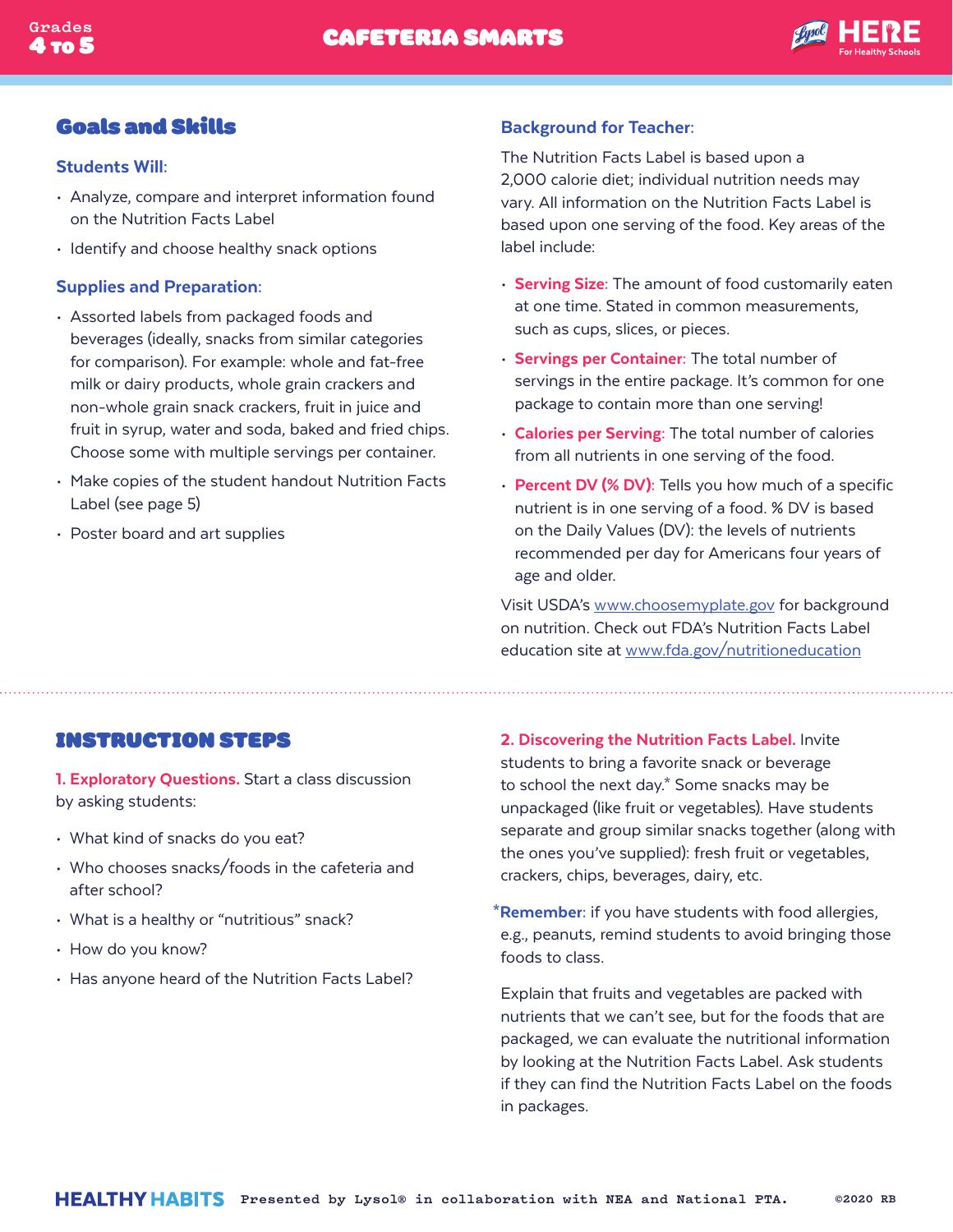

Tell students that when choosing their own snacks, they have the power to select those that are "nutrient-rich" and give them the "fuel" or energy they need to last throughout the day and to do their favorite activities.

Distribute a copy of the blank Nutrition Facts Label handout to each student. Have them select a snack or beverage item they brought in or eat often, then fill out the handout with the label information.

Next, have them answer the math problems and questions at the bottom of the page. Then discuss and share their observations.

Teacher Tip:

Remind students that there isn't always an easy answer in choosing which snack seems "best"—but the nutrition label can help them compare how certain foods are similar, and how they are different.

3. Evaluating and Interpreting. Have students work together to study the labels of various food and beverage containers that were brought in to identify choices that are:

• Lowest in saturated fat and sodium (ideally, 5% DV or lower)

and

• Lowest amount of sugars (shown in grams)

Next, have them look for options that are:

• Higher in dietary fiber (ideally, 20% DV or more)

and

• Have beneficial vitamins/minerals like vitamin C, calcium or iron

To help them evaluate the nutrition of each item, have students rank the daily values of each label in a chart or graph.

4. Snack Power-Pack List! Once students have compared and chosen snacks that are lower in saturated fat, sodium and sugars, have them work in pairs or small groups to create a "Snack Power-Pack List": a list of go-to snacks that pack the greatest nutrient offerings.

| <b>SNACK POWER-PACK LIST</b><br><b>Examples:</b>                                 |                                                              |                                                                                         |                                                                                                          |                                                                                                     |  |  |
|----------------------------------------------------------------------------------|--------------------------------------------------------------|-----------------------------------------------------------------------------------------|----------------------------------------------------------------------------------------------------------|-----------------------------------------------------------------------------------------------------|--|--|
| <b>FRUITS</b>                                                                    | <b>VEGETABLES</b>                                            | <b>GRAINS</b>                                                                           | <b>PROTEIN FOODS</b>                                                                                     | <b>DAIRY</b>                                                                                        |  |  |
| $\cdot$ Bananas<br>• Apples<br>• Oranges<br>• Applesauce<br>· Fruit cup in juice | · Mini carrots<br>• Celery<br>· Broccoli<br>· Tomatoes/Salsa | • Whole grain<br><b>crackers</b><br>• Whole grain<br><b>bread</b><br>• Whole grain pita | • Nuts<br>• Seeds<br>• Peanut or<br>almond butter<br>$\cdot$ Bean dip/<br><b>Hummus</b><br>• Canned tuna | • Low-fat or<br>fat-free milk<br>• Low-fat yogurt<br>• Low-fat cheese<br>· Frozen low-fat<br>yogurt |  |  |

### Use the list below as an idea starter: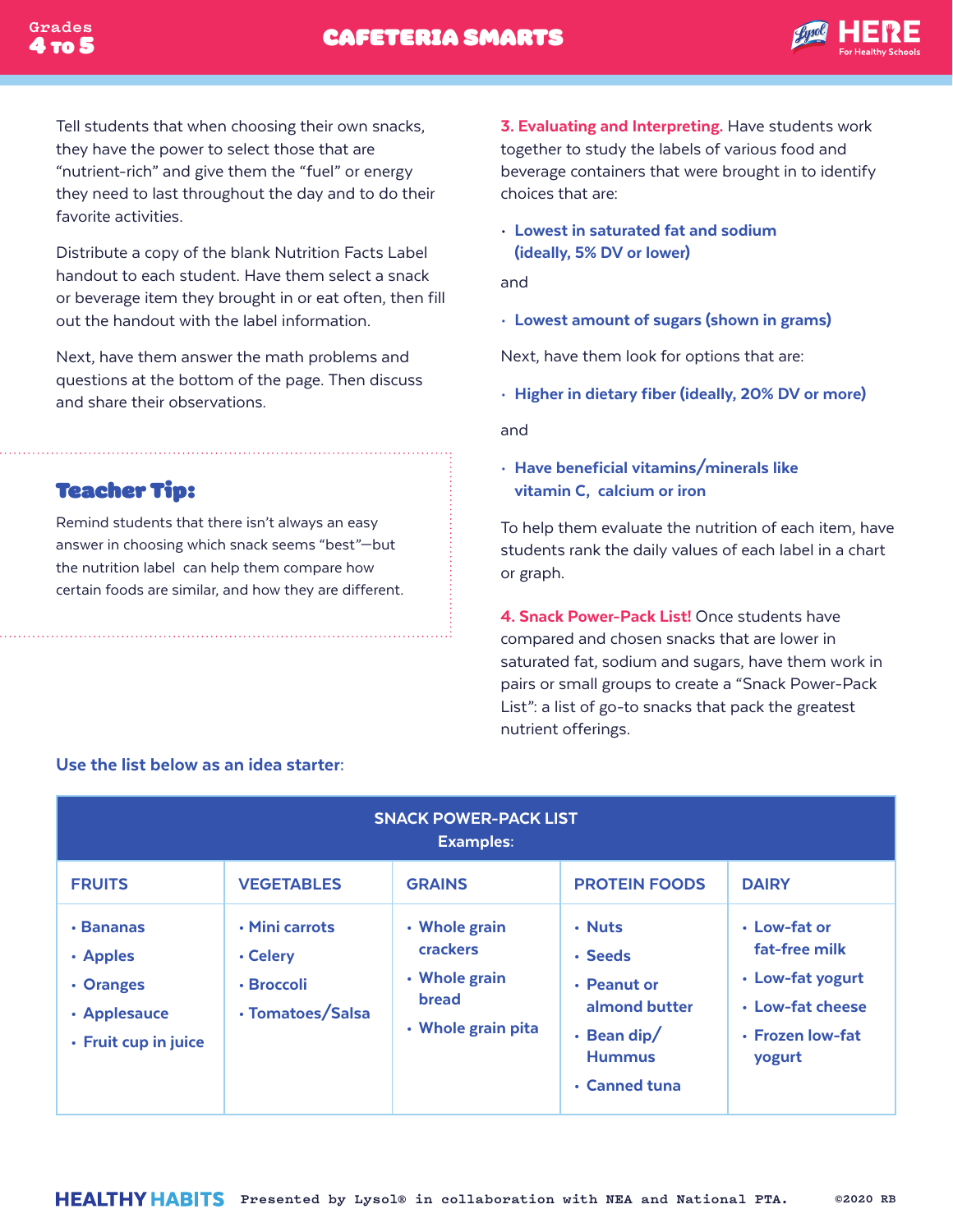If your school has vending machines, have students evaluate the choices offered to determine which are the healthiest choices.

4 TO 5

Provide students with poster board and art supplies to create their Snack Power-Pack Lists. Have students share their lists with the rest of the class. Display the finished lists in the cafeteria, around the school, or near the vending machines as visual reminders of nutritious snacks. This will help others at school make healthy choices too.

Remind students that they have the power, and now they have the tools, to make healthy choices every day by using the Nutrition Facts Label.

5. Extend the Lesson. Have students examine labels on packaged foods in the vending machines and cafeteria. Ask: Which foods would be the best snack choices? Why? How can you help other students make better choices too?

6. Home Connection. Using the Snack Power-Pack List, have students create take-home versions to serve as shopping lists to share with their families. Encourage students to be involved in helping select different foods for the household by going to the grocery store with their parents and/or caregivers.



## Additional Resources:

- **CDC Be A Germ Stopper Poster**  https://www.cdc.gov/handwashing/posters. html#stopgerms
- **CDC BAM! Body and Mind** https://www.cdc.gov/healthyschools/bam/ teachers.htm
- **CDC Healthy Schools Parent Engagement Materials**  https://www.cdc.gov/healthyschools/ parentengagement/parentsforhealthyschools.htm
- **CDC Link to Eagle Book Series Knees Lifted High (Book 2), Plate Full of Color (Book 3), Tricky Treats (Books 4)** https://www.cdc.gov/diabetes/ndwp/eagle-books/ early-readers.html
- **CDC Dining Decisions Game**  https://www.cdc.gov/healthyschools/bam/ mobileapp.html
- **CDC BAM! Nutrition Pages**

https://www.cdc.gov/healthyschools/bam/ nutrition.htm BAM! Body and Mind is an online destination for kids created by the Centers for Disease Control and Prevention (CDC), an agency of the U.S. Department of Health and Human Services. Designed for kids 9– 13 years old, BAM! gives them the information they need to make healthy lifestyle choices. The site focuses on topics that kids told us are important to them—such as stress and physical fitness—using kid-friendly lingo, games, quizzes, and other interactive features.